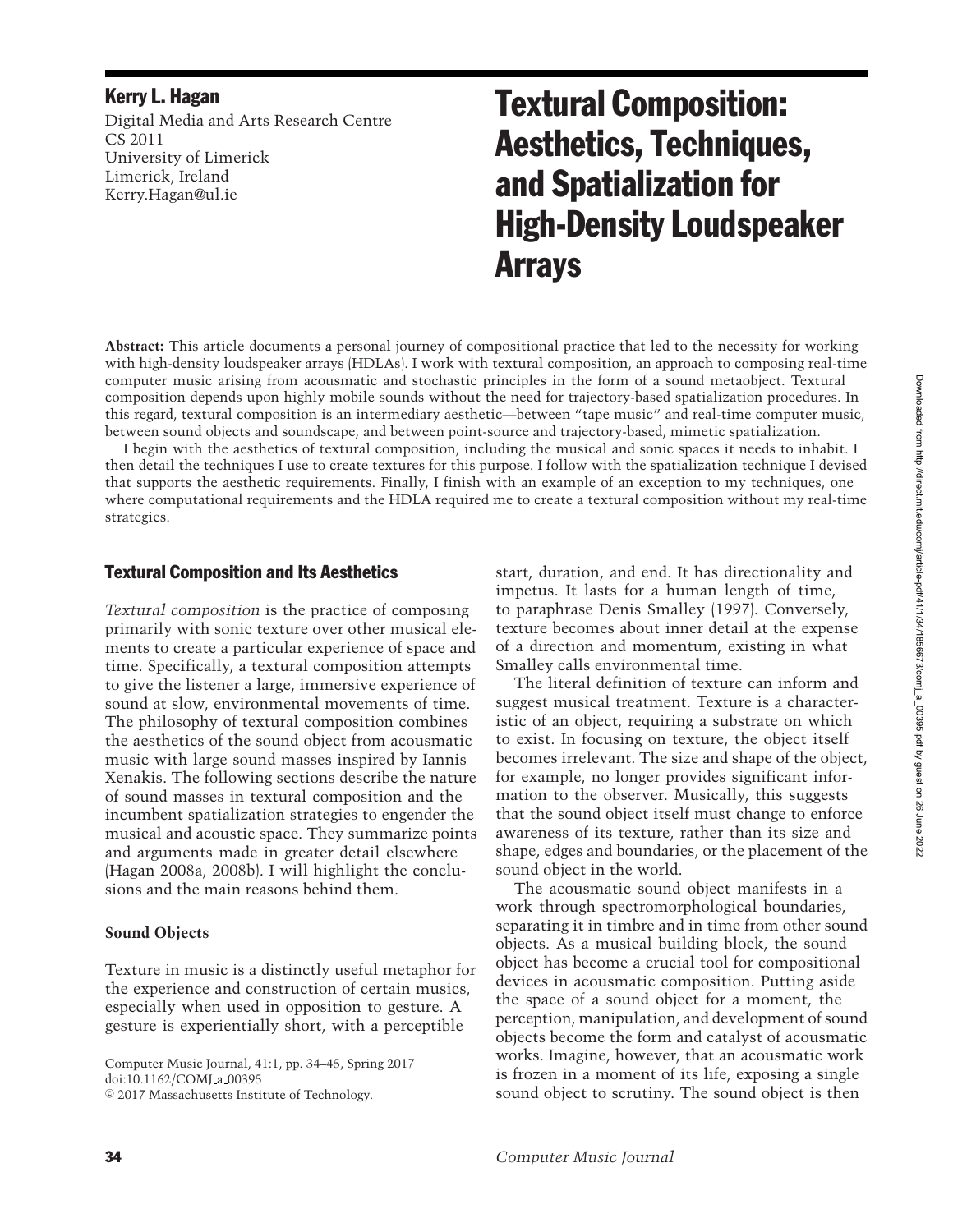substantially magnified so that the listener's entire perspective is of nothing but the sound object in that moment.

The texture metaphor allows for this process: focusing attention on nothing but the inner detail of something that is existing outside of time and larger than the space a listener experiences. In other words, there must be a sound metaobject. It retains its identity by way of its inner details, but the metaobject is so large that it subsumes the listener.

An aside: One approach to focusing on inner details comes from drone music, where long, sustained tones change subtly over time, inducing a listener to target on microscopic changes. Unlike textural composition, however, drone music does not necessarily expand the imagined size of the sound. Textural composition requires multitudinous, smaller sounds that reside in and on the expansive metaobject, like the grit on sandpaper. This facilitates the perception of the metaobject's magnitude. It is made up of many miniature components, which are now heightened to apperception. This idea is congruent with Natasha Barrett's argument that density, texture, and amplitude contribute significantly to "implied spatial occupation" (Barrett 2002, p. 316). The richness of the texture, its long duration, and its stochastic asynchronicity also contribute to its perceived volume (Truax 1998).

When this happens, a new experience emerges, one that approaches what R. Murray Schafer called a "lo-fi" soundscape (Schafer 1994). In this soundscape, sounds become too congested and innumerable to be individuated, and they impart an impression of a circumambient acoustic scene.

But, textural composition does not entirely become a lo-fi soundscape, either. It exists on a fragile edge between countless sound objects and the lo-fi soundscape. This is one reason I have characterized textural composition as an intermediary aesthetic, music living between sound objects and soundscape.

#### **Space and Textural Composition**

"Space in sound" (timbre) and "sound in space" (diffusion) are fundamental aspects of acousmatic music (Truax 1998), and perhaps in most music. It follows that the presence of a sound metaobject requires both large musical space (imagined through musical perception) and immersive, acoustic space (created in the world). Spatialization must accommodate the size of the metaobject, assert the complete envelopment of the listener, and convey the complexity of the inner detail. As a result, there are four important, interrelated aspects to the aesthetics of the spatialization: 1) multichannel surrounding sound, 2) a lack of "front" in perspective, 3) an unbounded sense of space (both acoustically and musically), and 4) significant spatial motion.

In enveloping sound, it is clear that only multichannel arrays can create the surround experience. For this reason, textural composition requires a minimum of eight channels to be effective. More speakers, especially elevated speakers, enhance the experience, so high-density loudspeaker arrays (HDLAs) become crucial spaces for textural composition (Harrison 1998; Rolfe 1999; Sazdov, Paine, and Stevens 2007; Otondo 2008; Normandeau 2009).

At the same time, there are arrays with large numbers of speakers that would not suit textural composition. In some arrays, especially those designed for live diffusion, speakers are concentrated at the front of the audience. Smalley (2007) defines a number of acoustic spaces around listeners. In acousmatic music, prospective space, the front view for the listeners, is the main arena for the acousmatic image. Other spaces exist, defined by the relationship of the listener and the imagined "view" of the music. In these spaces and prospective space, the listener is outside the sound, viewing it as it moves and turns in space. Because the listener must be inside the sound metaobject, these spaces defeat perception of the metaobject. There is one space defined by Smalley that is conducive to textural composition: immersive space, a kind of "circumspace." Immersive space is "where the spectral and perspectival space is amply filled, surrounding egocentric space, where the pull of any one direction does not dominate too much, and where the listener gains from adopting, and is encouraged to adopt, different vantage points" (Smalley 2007, p. 52). For this reason, there should be no frontal perspective dominating the environment.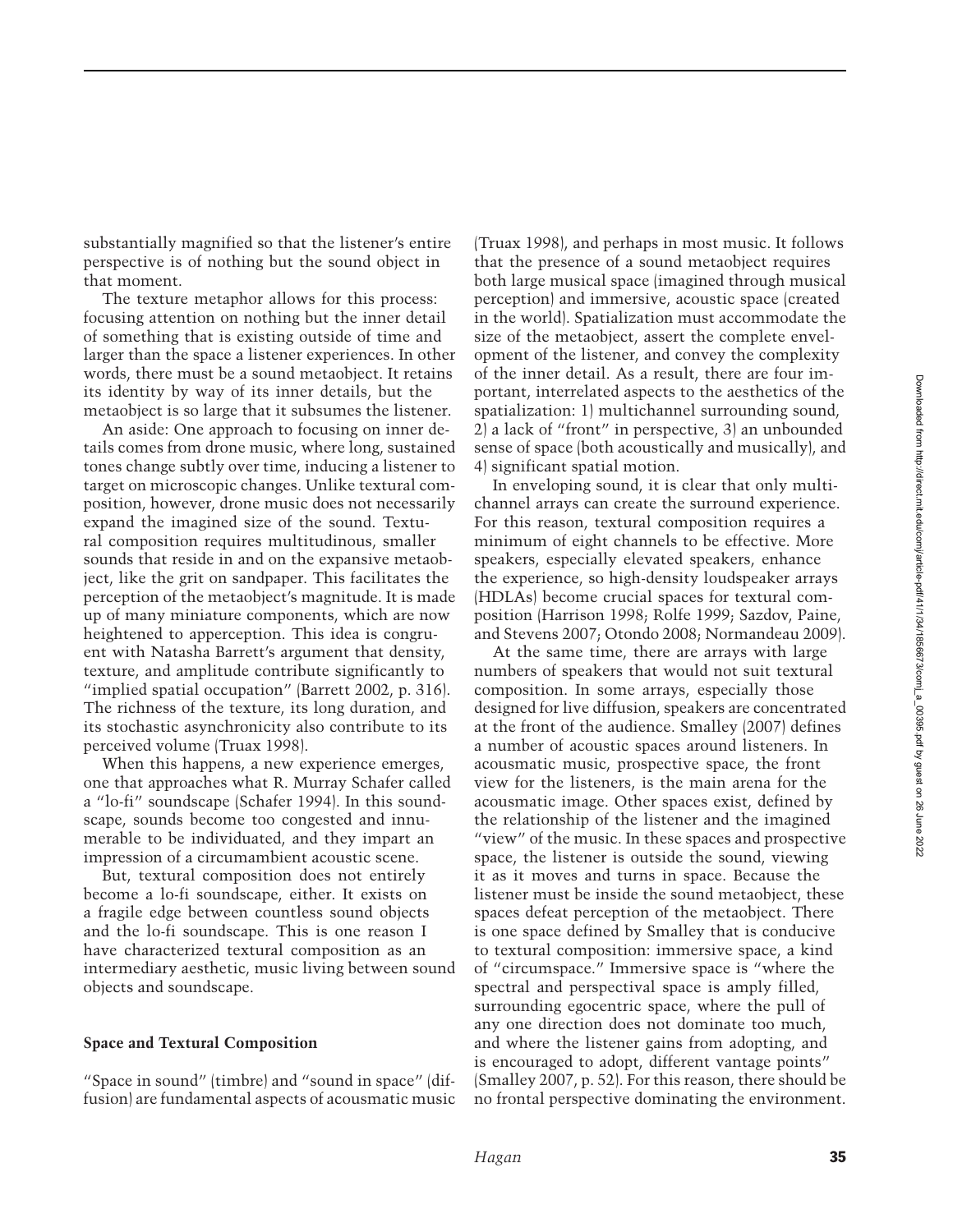The sound metaobject must be unbounded imaginatively and acoustically. Therefore, textural composition must use unbounded space, even though bounded space is far easier to achieve.

The listener's point of view is one way in which space is bounded. There is little a composer can do to encourage a nondirectional viewpoint. The material can suggest multiple perspectives by saturating the circumspace to create immersive space. Alternatively, the composer can invite the audience to move through the room in the performance. The latter is met with difficulty in many performance spaces, however. Therefore, a consistent, unoriented approach to spatialization unbinds the limited perspectival space, becoming circumspace.

Discernible, individual sounds can also bound space by articulating it through movement and psychoacoustic triggers. The nature of textural composition, that edge between sound objects and soundscape, alleviates this problem, as it does not have individuated objects moving through space.

Too many sounds can also contract a space. Here I draw a subtle distinction between a sound mass and a sound wall. Inspired by much of Xenakis's music, my work in textural composition deals with large sound masses. Masses can be dense, thin, transparent, or dark—they are nonspecific. A sound wall, on the other hand, implies a heavy, impenetrable, and bounding space. A sound mass can surround a listener, appearing to extend beyond the horizon. A sound wall blocks space beyond its perimeter. Though a sound wall can have texture, only a sound metaobject is unbounded. So, textural composition is about sound masses, not sound walls. Spatially, this means that textures extend distally, as well as enveloping the listener.

There is nothing inherently objectionable to static textures in textural composition. I found, however, that when texture becomes the primary component of a work, then it must take on dynamic, changing processes. This may occur in the sonic nature of the texture itself. More importantly, I discovered that mobile textures enhance textural composition. Electroacoustic music is predominantly engaged with mimetic spatialization, that is, the mimicry of actual sounds in space. Sometimes it capitalizes

on surrealism by making identifiable sound objects move faster, higher, longer, etc., than might be their natural circumstance. Imagine an airplane flying around like an insect. This mimetic spatialization dissimulates the loudspeaker to create a perception of space between speakers, e.g., the work of Ambrose Field (Austin 2001). But this mimicry means that there is a gesture in space, which defeats textural composition. An alternative approach is pointsource spatialization. Point-source spatialization imbues each loudspeaker with musical agency as performers (Burns 2006). This promotes the circumspace, as each speaker contributes equally to the experience.

This precipitates another aspect of spatialization in textural composition, perhaps the most meaningful to the aesthetics of spatialization. Textural composition needs to have dynamic, active, exaggerated movement without coherent trajectories. There is thus a balance between the hidden speakers of mimetic spatialization and the performer-speaker in point-source spatialization. Colby Leider identifies these extremes as the "dual nature" of loudspeakers (Leider 2007, p. 1891), but I believe that spatialization can exist on a fragile boundary between both, another intermediary aesthetic.

There is an additional, fifth aspect of textural spatialization not mentioned earlier because it is an element of my larger philosophy: real-time spatialization. My concerns regarding real-time generation of music are expounded in the next section. Harrison (1998) and Smalley (Austin 2000) assert that space as a central aspect in music-making is mostly unique to acousmatic practice. I disagree with this, but the way in which they describe sound in space informs my approach, even if as an extension to acousmatic aims. The real-time diffusion in acousmatic music is paralleled in the real-time spatialization of textural composition.

## Creating Textures

In this section, I describe the way in which I create textures for two pieces, each using different methods. Both use the same spatialization technique, described in the next section. The first piece,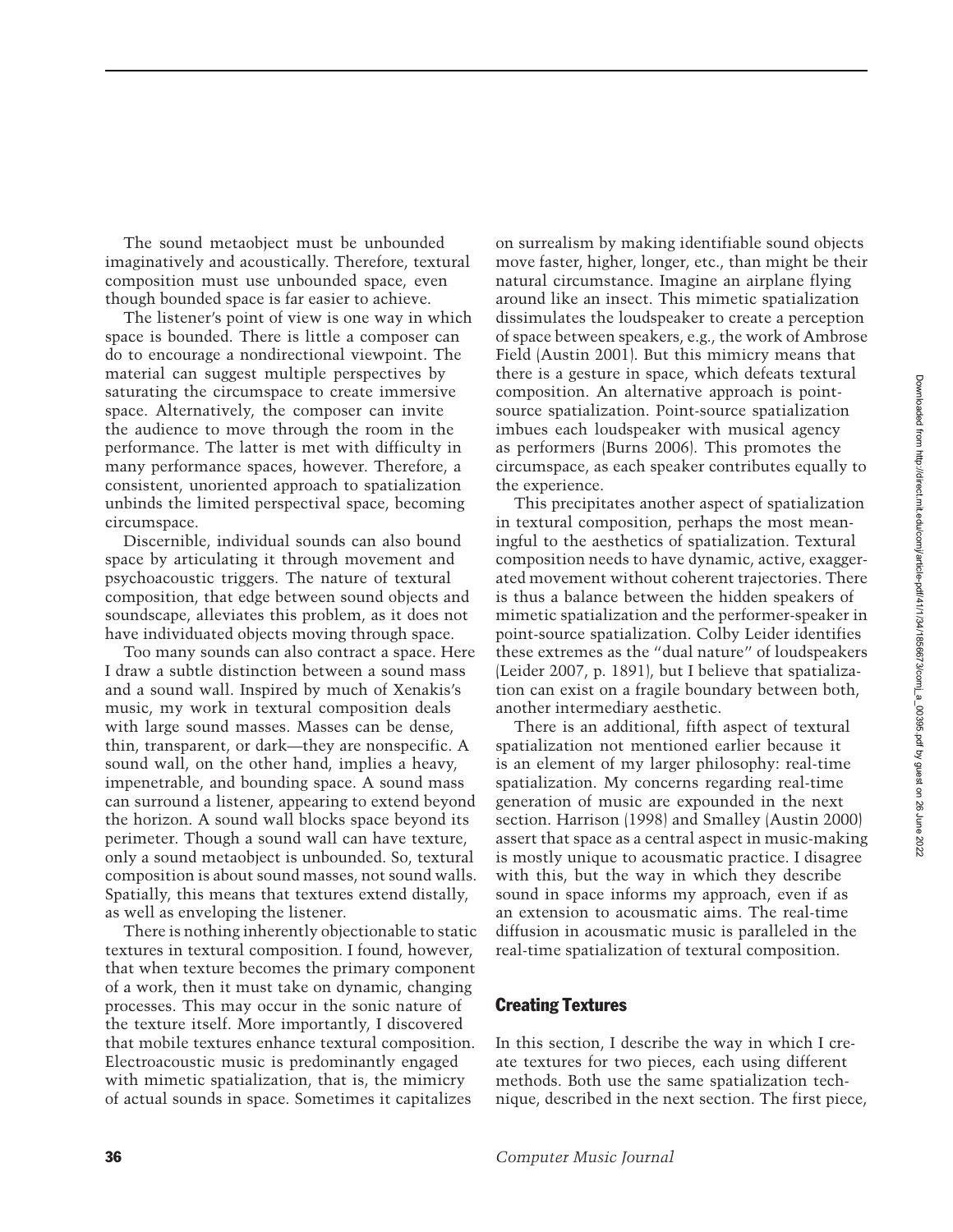*Real-Time Tape Music III* (2008), manipulates sound files for texture sources. The second piece, *Morphons and Bions* (2011), uses noise-based synthesis techniques for its material.

#### *Real-Time Tape Music III*

The "Real-Time Tape Music" series evolved from discussions I had with many composers and from trends I saw in festivals and conferences. On the one hand, some computer music composers felt that real-time computer music was the obvious solution to "dead" fixed-medium works. On the other hand, composers working in fixed media namely, acousmatic composers—similarly felt that working with recorded sounds was the apparent solution to "dead" computer music. Fixed-medium works were considered dead because they were unchangeable regardless of venue or audience. Computer music was considered dead because the sounds were lifeless and uninteresting compared to real-world sounds. I have oversimplified both the arguments and solutions on each side, but this was my initial inspiration. I wanted to create music that used real-world sounds, and I processed them with classical tape techniques in real-time. Initially, I felt I was bridging a gap that was artificially and uselessly wide. Translating acousmatic and fixedmedium aesthetics to real-time computer music practices remains a crucial part of my compositional aims in all of my works.

The pieces in the "Real-Time Tape Music" series sample a number of sound files containing recordings of animals, musical instruments, and quirky sounds that evoked careful listening, e.g., an amplified recording of soda bubbles in a can. The samples were played with different speeds, lengths, directions, and loudness—standard classical tape techniques. Random processes set the values for each of these characteristics. Other random processes selected onset times in the sound files. Timed events triggered different layered montages of sounds, creating the structure of the pieces.

As computer processors became more powerful, more of these layers could be added. Eventually, I layered so many sounds at once that something

else emerged: textural composition. This led to my first work in textural composition, *Real-Time Tape Music III*. No longer sounding simply like acousmatic music made in real time (as did the first two works in the series), *Real-Time Tape Music III* demanded that I expand my compositional aim, and my first concept of the sound metaobject arose. Using ten sound files, each sampling of a file led to a texture "stream." Different combinations of the streams, constructed by ear, formed eight possible textures.

With so many parameters and textures, I decided to control the structure of the piece with stochastic processes. In this case, the timed events controlled macroscopic form, while a Markov chain determined which texture would surface at any given moment. I borrowed the transition table from Xenakis's *Analogique A*+*B* (cf. Xenakis 1992).

The final work consists of two contiguous movements. The first introduces the textures through random processes. The second movement relies on the Markov chain for stochastic movements between textures. Each movement manifests a different sound metaobject. The sound metaobjects that result are large, slowly shifting sound masses, spanning the audible frequency spectrum. The idiosyncratic traits of each sound file establish memorable moments of sounds that recur in various forms. But the montage of these sounds creates a consistency throughout the work. In this way, the metaobjects exist for the duration of the movement, but the ephemeral inner details emerge, shift, and evaporate quickly.

#### *Morphons and Bions*

Returning to arguments that digitally synthesized sounds were "flat" or dead, I decided to experiment with creating textures from synthesized sounds that were more "living," or acoustically natural, while exploring textural composition. I was still interested in the sound metaobject and acousmatic approaches, but again, looking for a way to combine them with real-time computer music.

One of the most relevant components to acoustic sounds, I believe, is the inherent noise in the sound.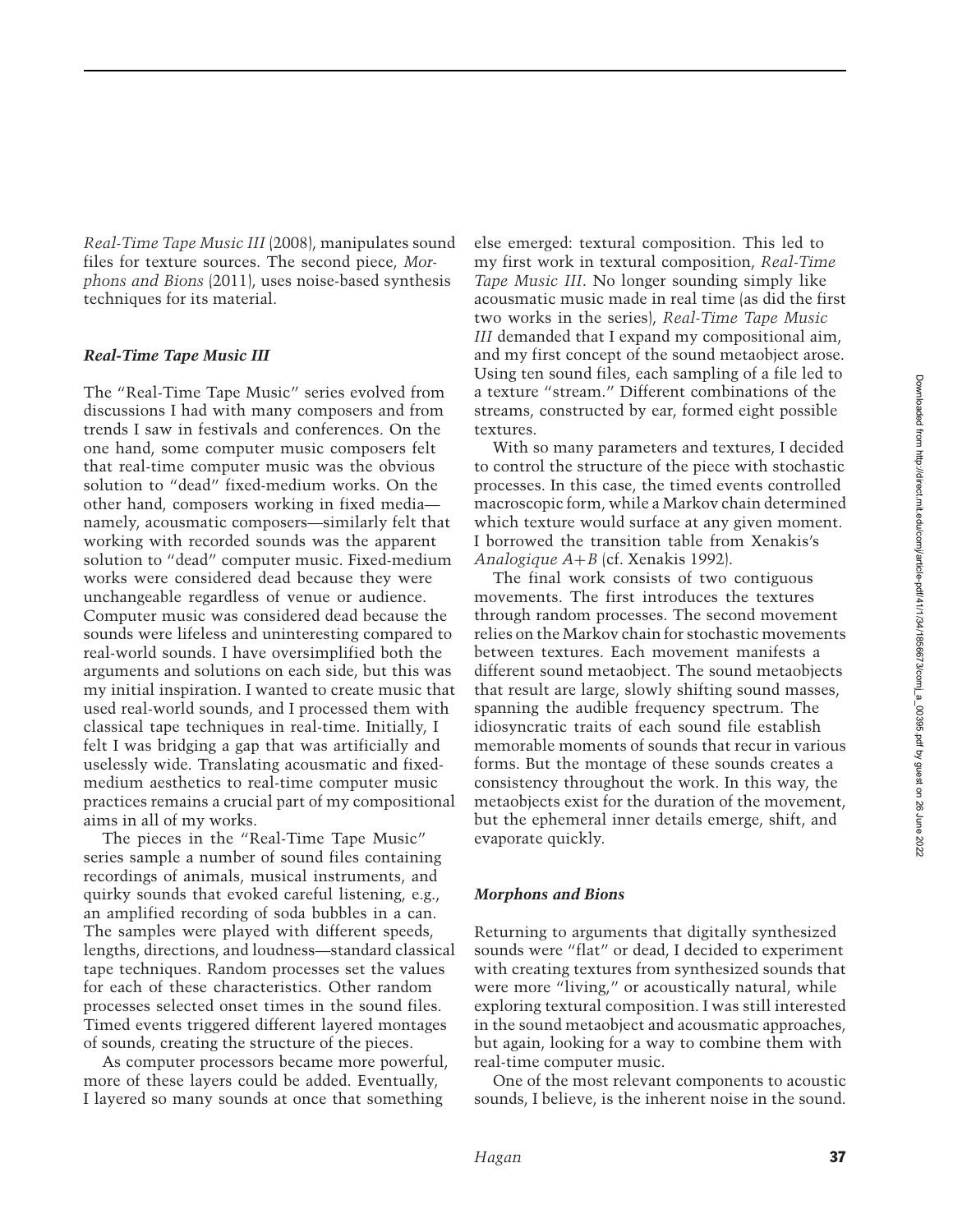In some cases, that means white noise. But in most, it means correlated but random fluctuations in the frequency spectrum. Therefore, I combined standard additive synthesis and frequency modulation (FM) synthesis with noise generators. Several philosophies of noise informed this approach, affecting the form and direction of the work (Hagan 2012, 2013).

The wide range of sounds in *Morphons and Bions* comes from two fundamental synthesis methods, which in some cases are combined with other processes. The first is additive synthesis modulated with white noise. The resulting signal is

$$
x(t) = \sum_{k=1}^{6} w(t) \sin(2\pi h(t) f_0(t)t + D(t) n(t)),
$$

where

 $n(t)$  = white noise;

 $D(t) =$  depth (amplitude of white noise), changing in time;

 $f_0(t)$  = fundamental frequency, changing in time;  $k =$  partial number;

 $w(t)$  = Gaussian random variable with mean  $1/k$ ; and

*h*(*t*) = Gaussian random variable with mean *k*.

The noise in this synthesizer does not affect the amplitude of the spectrum directly, but the increase of noise affects the sidebands present as they would in any FM synthesizer. The sidebands are random, however. By changing the depth of noise, the synthesizer can sound like a simple oscillator bank or nearly white noise at the extremes. Because one white-noise generator affects all of the partials, psychoacoustic fusion enforces the perception of a complex sound, rather than six separate sounds. Amplitude envelopes further fuse the synthesizer.

The second basic synthesizer is frequencymodulated noise. Cascaded band-pass filters with the same center frequency filter the noise to result in a strongly colored, almost pitched, noise. An oscillator controls the center frequency of the filters, creating sidebands while retaining some quality of the noise. The depth and frequency of the oscillator determine the sidebands that emerge. Random processes control the depth and Q of the filters.

The center frequency of the band-pass filters is

$$
f_c = D(t) \sin(2\pi f_{filter} t),
$$

where *f<sub>filter</sub>* is the frequency of the oscillator controlling the band-pass filter's central frequency and  $D(t)$  is the depth, or amplitude, of the filter oscillator, controlled by a random process. The sidebands then appear at  $D(t)$ ,  $D(t) \pm f_{filter}$ ,  $D(t) \pm$  $2 f_{filter}$ ,  $D(t) \pm 3 f_{filter}$ , etc. (Hagan 2013).

By changing Q, this synthesizer can also range in noisiness, much like the noise-modulated additive synthesis.

To create sounds with more complexity, I combined these synthesizers. The frequency-modulated noise replaced the white noise in the noisemodulated additive synthesizer, creating partials with sidebands, forming a rich, quasiharmonic spectrum.

Amplitude envelopes articulated these synthesizers. Some envelope durations were fixed, but in other cases, random processes determined the duration. In another synthesis technique, shortened envelopes with a mean duration of 23 msec, chained iteratively, added amplitude modulation to the synthesizer. This created additional sidebands approximately  $\pm$ 43 Hz around the original sidebands generated by FM.

Timed changes in the parameters of random variables determining the timbre of sounds create the overall form of the work. Generally speaking, the timbres begin quite noisily. Over time, they become less noisy and more pitched. By the end of the work, the pitches become stable at integer frequency relationships to each other. The end of the piece complements this process: isolated, digital clicks of instantaneous amplitude changes, familiar to anyone working in digital synthesis.

*Morphons and Bions* addresses questions of noise from synthesis to form. The definition of noise is fluid, depending mainly on context. Does it mean randomness? Does it mean something that distracts from a signal? Or does it mean a type of sound, qualified by acoustic characteristics and psychological response? First, acoustic noise is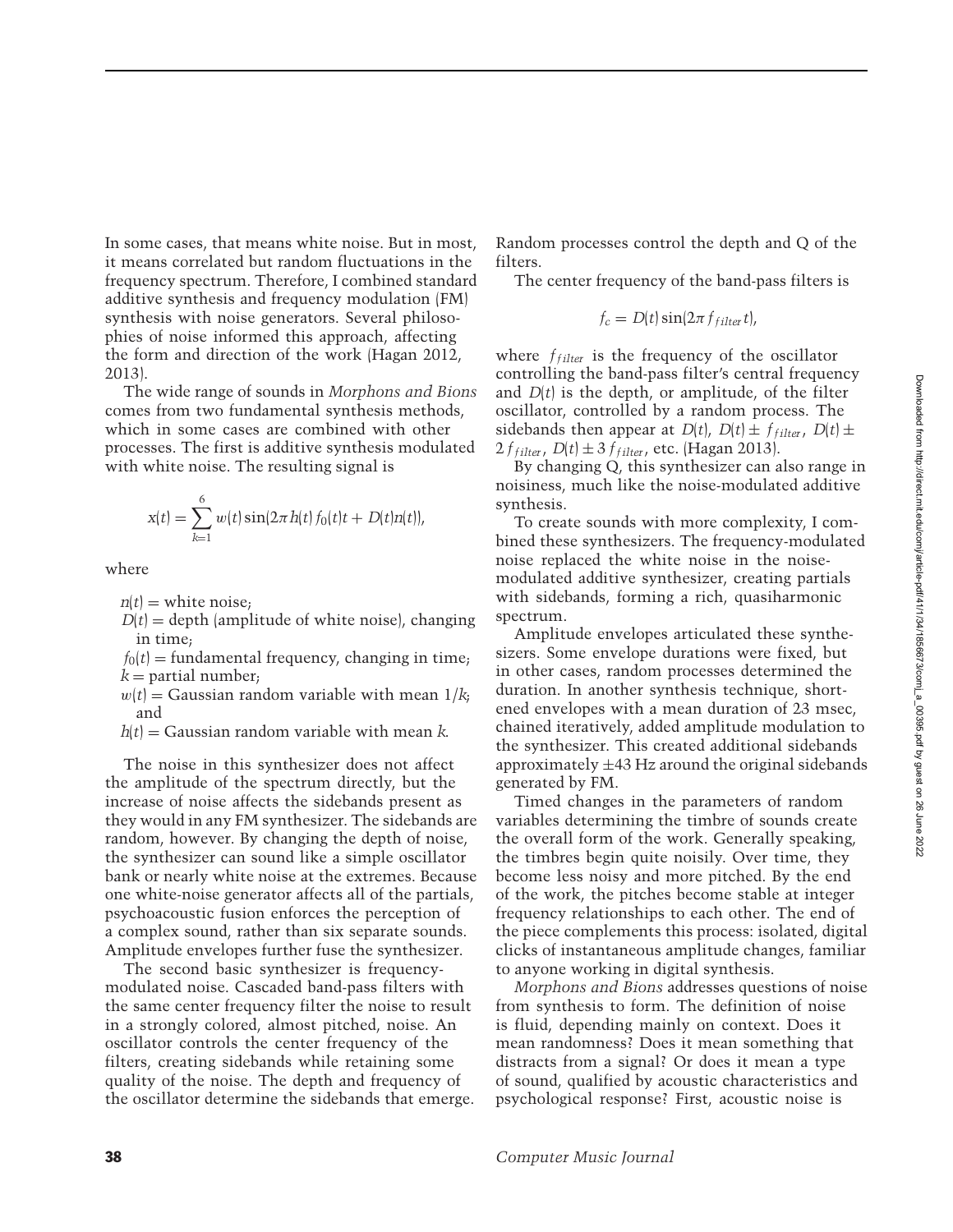*Figure 1. The virtual angle of the signal (*α*), speaker angle (*φ*), and the phased copy of the signal. The cosine curve determines*

*the amplitude of the signal for any speakers located within the signal skirt (*k*). (Figure from Hagan 2008a.)*

fairly easy to define, and it was the entry point for *Morphons and Bions*. By combining digital synthesis with correlated noise, sounds became more alive, interesting, and rich. It is similar to acoustic noise in traditional instruments, which Cowell identified a long time ago (Cowell [1929] 2004). But the movement from noise to pitch is what John Cage (1958) proposed as the new consonance and dissonance of modern music (Hagan 2012).

When noise is counterposed to signal, it implies that there is message to the signal. But, in *Morphons and Bions*, noise is the signal. The piece relies on the random, from noise itself to the procedures controlling the synthesis methods. For this reason, the piece creates an interesting paradox identified by Kim Cascone's (2000) post-digital aesthetics of failure: that noise, which is signal, is no longer noise (Hagan 2012).

Perhaps the most complicated condition of the aesthetics of noise in *Morphons and Bions* comes from its roots. I was still concerned with textural composition, extending the acousmatic experience to the sound metaobject, and doing so in real-time. As such, noise is not just signal, but meaning and cultural artifact (Hagan 2012). The "nonmessage" as cultural artifact reflects the thoughts of Douglas Kahn (1999).

Ultimately, these processes and philosophies resulted in textures of a sound metaobject. Like *Real-Time Tape Music III*, *Morphons and Bions* represents a frozen, gargantuan metaobject inhabited by the listener, whose inner details mutate over time.

## Stochastic Spatialization Technique in HDLAs

I compose and work in Pure Data (Pd), so I created my spatialization algorithm in that software. The controller patches and abstractions can easily be reused in any composition. Using basic amplitude panning, my spatialization algorithm takes the speaker location in the circle (the front arbitrarily assigned to 0◦, continuing around the space clockwise until 360◦). A texture stream is assigned a virtual angle, controlled in real time by random processes. The stream is also given a width, or signal skirt, in degrees. For each speaker, a Pd abstraction



first calculates whether the speaker is within the skirt of the virtual angle. It then uses a cosine curve to calculate the amplitude of the texture stream for that speaker. I named this abstraction weightor∼. The simple calculation is

Amplitude of signal in speaker =  $\cos\left(\frac{\pi|\alpha-\phi|}{k}\right)$ ,

where

- $k =$  signal skirt,
- $\alpha$  = virtual angle of the signal (texture stream), and
- $\phi$  = speaker location.

By ramping between virtual angles, the signal moves clearly around the circle. The signal skirt may be widened for arrays with fewer speakers to avoid gaps in the sound between speakers.

Figure 1 shows how the amplitude is calculated for the original signal and its phased copy. I explain the phased copy, a variable delay moving in and out of phase, next.

Maja Trochimczyk (2001) identifies spatialization as either a circle (sound around the audience) or a net (sound throughout the audience). Ideally, textural composition would exist in a net, i.e., speakers around and throughout the audience. Most HDLAs are circles, however. My spatialization technique therefore assumes that speakers exist outside the audience's physical location. Capitalizing on the perception of interaural time delays, a copy of the texture stream is sent to an oscillating variable delay of a few milliseconds. This delayed, phased copy is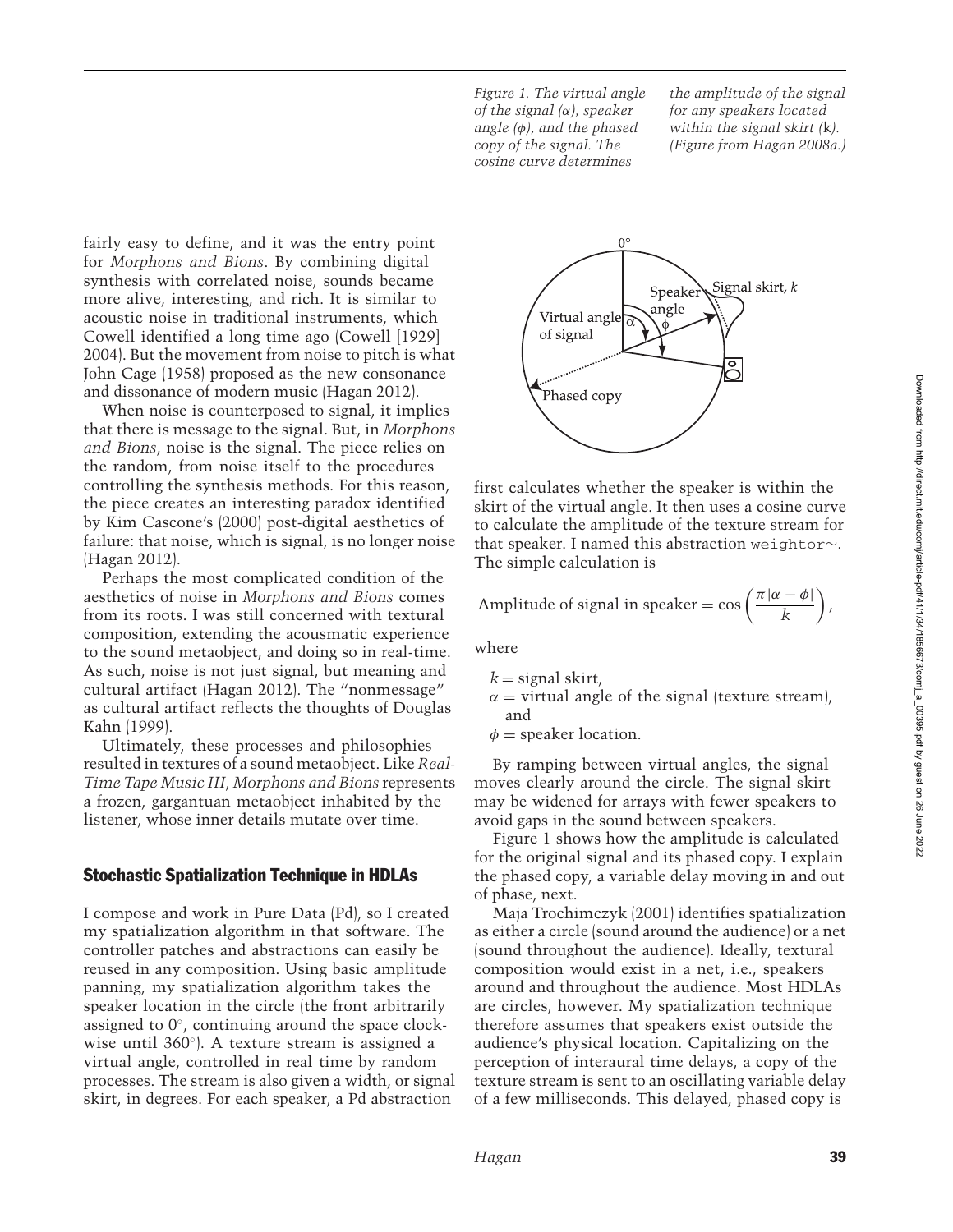*Figure 2. The accumulated effects of the spatialization algorithm: First the simple circular movement (a), then the appearance of center crossing with a*

*variable-delayed copy opposing the original (b), and, finally, the effect of reverberation (c). (Figure from Hagan 2008a.)*

*Figure 3. Result of multiple, independent audio streams. Each curve is a representation of how individual texture streams are moving throughout the*

*listening space, each relying on independent, combined effects of panning, delays, and reverberation. (Figure from Hagan 2008a.)*



sent to a virtual angle 180◦ from the original (see Figure 1). The result is that not only does the signal appear to circle the listener, but it also appears to cross the center along the way. This approximates a "net" when only a "circle" exists. This was combined with the amplitude calculation above in an abstraction called phweightor∼. Figure 2 depicts the accumulated effects of the spatialization algorithm.

When multiple texture streams, making up a single texture, are spatialized independently, the result is a swarming, motile sound metaobject surrounding the listener. By introducing a simple, cheap reverberation patch, distance and space become even larger. Random processes control the wet/dry mix, varying the distance of the sound, as well. There is no need for sophisticated reverberation because the layers of sound and motion obscure the details of reverberant sound. Figure 3 shows the result of multiple, independent audio streams.

This algorithm was originally designed for any number of horizontal speakers. Scaling azimuth



speakers is easy. Simply adding more weightor∼ and phweightor∼ abstractions, one for each speaker, can adjust the spatialization for any number or placement of speakers. The signal skirt may need to be adjusted, as well, to account for the distance between speakers.

At the same time as I was developing textural composition, I built the Spatialization and Auditory Display Environment (SpADE) at the University of Limerick. This 32.2-speaker system can be configured as needed. I used a configuration of 16 speakers placed symmetrically at eye level with an additional matching speaker placed above: a lower and higher ring of speakers evenly distributed around a circle.

The algorithm did not port well to elevated speakers. One solution would have been to integrate vector base amplitude panning (VBAP; see Pulkki 1997) into the patch, but concerns about processor demands arose. The sophistication and verisimilitude of VBAP was not necessary for the spatialization environment, either, because realistic locations and movements of sounds were not essential.

I experimented with assigning false angles to the upper speakers. One method was to assign the lower speakers values from 0◦ to 180◦ and the upper speakers 180◦ to 360◦, as seen in Figure 4. The result was that the sounds moved more quickly through the spaces, but signals did not move from the lower ring to the upper ring except at one point: the front speaker.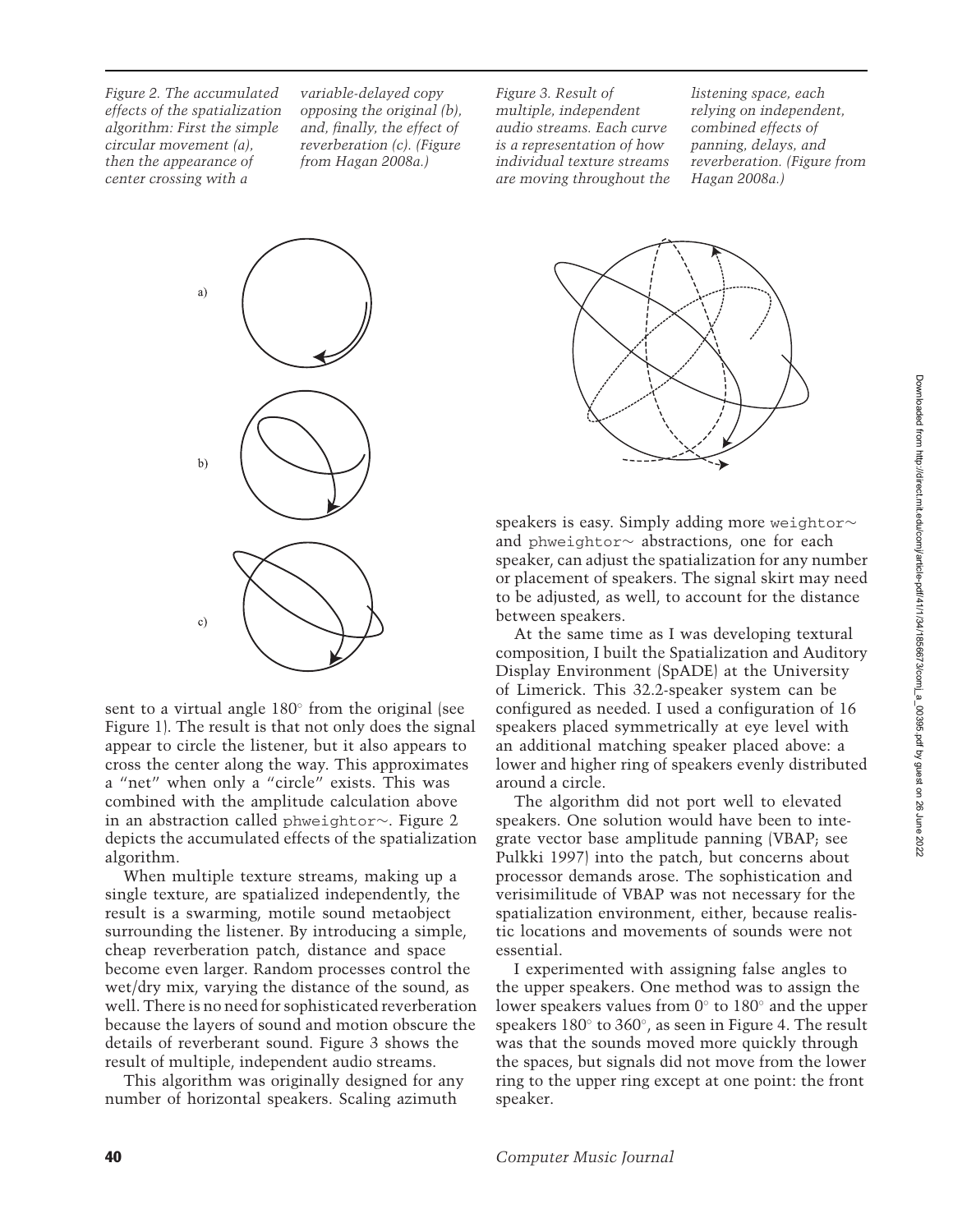*Figure 4. One possible configuration of false speaker angles.*

*Figure 5. Assigned speaker angles for SpADE.*



*Figure 5*

Instead, I assigned the upper and lower rings alternating angles, shown in Figure 5.

In this configuration, the rate of motion was the same, but sounds moved up and down as well. I did not need the long, coherent trajectories of path-based spatialization. This adaptation to elevated speakers fared well, creating a sense of turbulent, moving sounds surrounding the listener on all sides.

## Adapting Textural Composition to Fixed Medium

The 2015 conference of the Society for Electro-Acoustic Music in the United States (SEAMUS) provided an opportunity to present a work in the Cube, a four-level, 124.4-channel array at the Moss Arts Center at Virginia Tech (see Lyon et al. 2016 for more detail on the Cube). The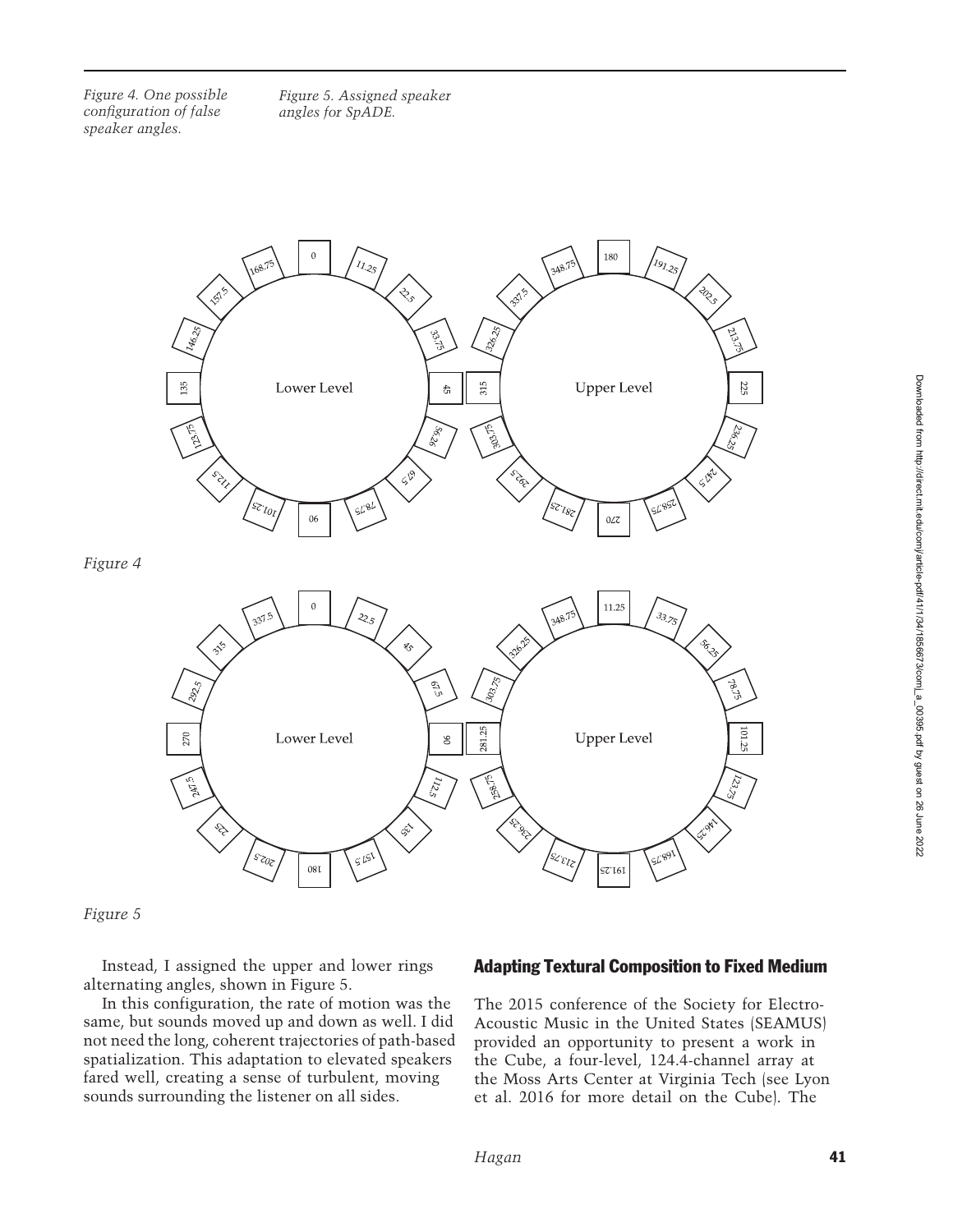technical specifications of the space required a fixed-medium composition. Also, the array has three tiers of speakers and ceiling speakers. This venue thus required me to adjust my process. First, I could not generate the piece in real time. Although real-time composition is important to me, fixed media allowed me to use a much more computationally expensive synthesis algorithm with many more texture streams. Second, my spatialization algorithm, though adjustable as detailed earlier, could not be implemented because the synthesis could not be generated in real time, nor would false angles accommodate the large number of elevated speakers. The situation required me to rethink textural composition spatialization. The result was *Cubic Zirconia*.

#### **Texture Synthesis in** *Cubic Zirconia*

The most common stochastic process in my works is the Markov chain. In a discussion with Miller Puckette, he proposed another approach to generating numbers. He suggested that composers who use Markov chains want the results of the process to be more uniform; if there is a 75 percent chance of an occurrence, then all previous results should only have 75 percent of that occurrence at any given time. This is not what I want from my Markov processes, but I found the notion irresistible.

The algorithm that Puckette designed, called z12, takes a set of twelve probabilities for the numbers 0 to 11. It tallies how many of each number has already occurred, then outputs the number that has the greatest deficit. In this way, one can be assured that, at any given point, the percentage of each number closely matches the probability of that number. For simple ratios, this creates a fixed, repeating pattern. When the probabilities are irrational, however (e.g., golden ratios), the patterns that emerge are quite complex. Certain sequences can repeat, or nearly repeat, with minor differences. Sections of sequences can repeat occasionally. There is no small number of iterations, however, for which an exact repetition of sequences occurs. At this point, we cannot prove that the system will or will not exactly repeat at all (Puckette 2015).

At first, I applied this to larger events, much as I use Markov chains. There is room for discovery at this level, but my initial results were underwhelming. Then, Puckette programmed the patch to output a one or zero, based on the sequence of numbers. For example, if three follows two, without a four intervening, generate ones until a five appears, and then generate zeros until a three follows a two again. I called this the "logic patch" because \*∼ objects act as AND gates, sending out ones and zeros. Then we accelerated the output to audio rate, creating samples of ones and zeros. The result was a complex waveform that transformed both microscopically and macroscopically. Occasionally, the process would go silent, starting up again when the correct sequences returned. Because z12 does not repeat for a significant number of outputs, a single z12 can generate a complex waveform that does not sound the same for the average duration of a work. We have not listened longer than ten minutes, but in that time, no repetitions appeared.

If one seeds z12 with initial values (in other words, tell it that it has already had a certain amount of each number), the output changes dramatically, even when the probabilities remain unchanged. This makes the z12 algorithm incredibly powerful for generating materials. Unfortunately, at this point it still has to be done by ear, because we cannot predict the results of different seeds when irrational probabilities are used. At the same time, if all the inputs and probabilities are the same, z12 will output the same string of numbers. Puckette provides more detail on the mathematics behind z12 in his paper on maximally uniform sequences (Puckette 2015).

*Cubic Zirconia* uses 19 z12s. Each z12 uses one of ten different seeds and one of four different logic patches, but there is no duplicate combination of seed or logic. This creates nineteen independent texture streams with significantly different timbres.

I used four z12s created unaltered texture streams; 15 others were passed through four high-order band-pass filter banks with center frequencies characterized as low (minimum 20 Hz), mid-low (minimum 160 Hz), mid-high (minimum 640 Hz), and high (minimum 2560 Hz). Because the z12 creates highly complex waveforms, the output of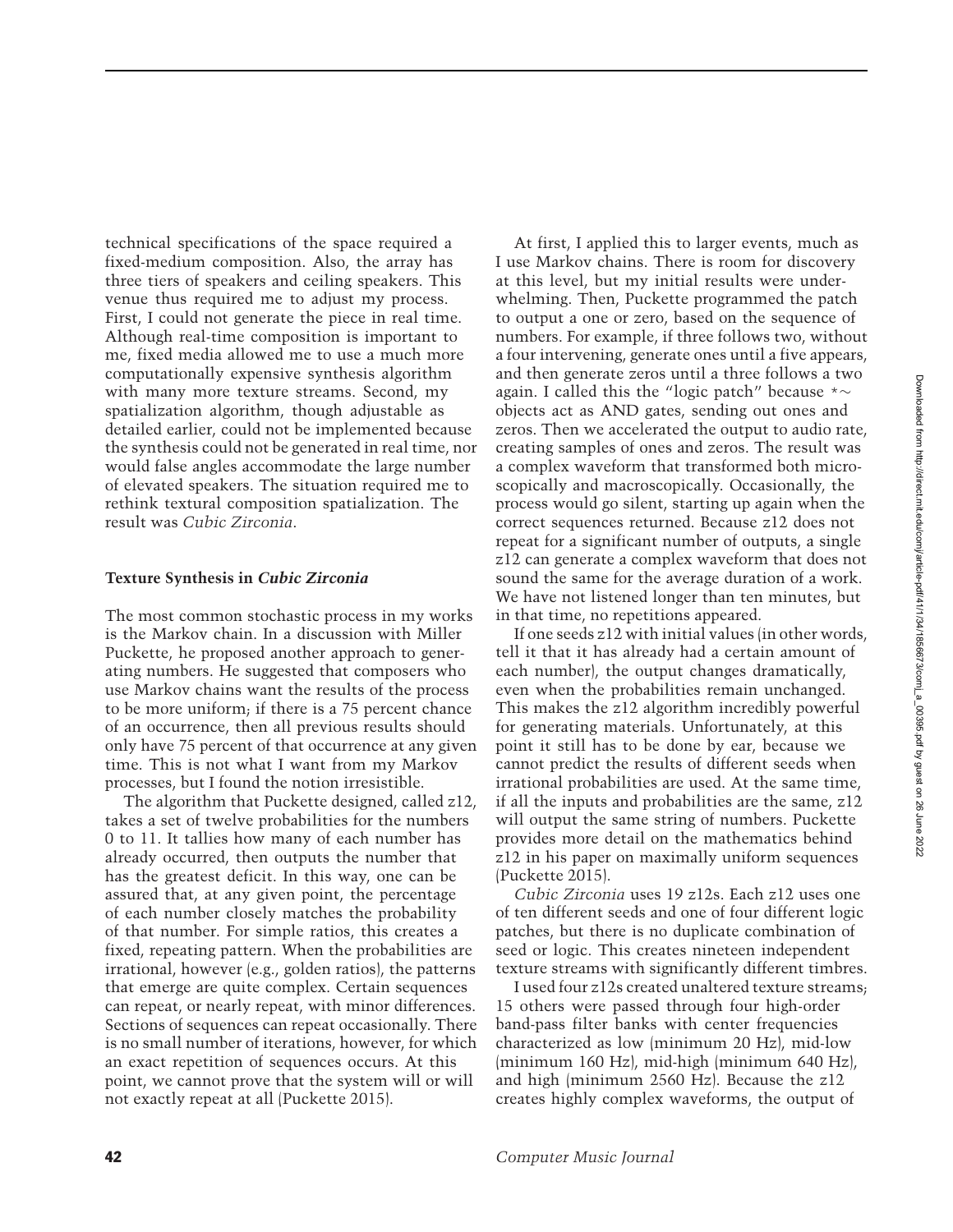the filters can be quite different for a single z12. A  $1/f$  random walk controls the center frequencies of the filters. At the start and end of the piece, the steps of the walk are very small, fixing the filters at a nearly constant set of frequencies starting at the minimum values. At the peak of the piece, the steps become quite large. Because it is a  $1/f$ random walk, extreme frequency jumps are unusual, but because the smallest step is large, the texture streams spread out in the spectrum, opening spectral space in the texture. An exponentially distributed random variable controls the duration of the filter step, starting and ending with longer durations, but moving quickly at the peak. The result is that the timbre at the beginning and end of the work is static, while it moves, jumps, and changes frenetically at the apex. This process suggests that the listener is magnifying the texture and seeing greater detail over the course of the work.

The four filter outputs of each z12 are sent through independent delays starting at 0 sec (no delay), 10 sec, 25 sec, and 37 sec. Each of these, then, is sent through oscillating delays that adjust the delays up to 2.5 sec more. The different outputs of the filters, the long base delays, and the fluctuating smaller delays ensure that each texture stream appears to be an independent voice. This reduces the number of z12 processes needed for the final texture.

The overall length of the work is approximately 8.5 min. The four, unaltered texture streams start and end the piece, playing throughout the work. They act as the substrate on which the rest of the texture resides. The piece accumulates texture streams from the filter banks for the first 3 min. The full texture is then developed through the filter bank settings for approximately 5 minutes. In the last 20 sec, the texture streams dissipate. I took care to ensure the most consistent amount of spectral density, making sure that low, mid-low, mid-high, and high frequency texture streams were as present as possible.

#### **Spatialization in the Cube**

Given that the Cube has multiple elevated tiers and that at the time it could only present fixed medium

works, my usual spatialization method would have required a few things that were not technically possible. First, I would have to determine the speaker angles necessary to make sure Catwalks 2 and 3 and the ceiling would get equivalent but different materials compared with the 64 speakers on the ground level. Second, all 19 z12s would have to run at the same time. Finally, all 124 channels would have to be recorded to a 124-channel AIFF, something that occasionally failed. Given time constraints, I could not determine which software was failing in reading AIFFs with very high track numbers.

I mapped the four unaltered z12 outputs to four loudspeakers at "compass points" at ground level: front center, left, right, and back center. These anchored the rest of the texture. Then I paired each of the remaining 60 ground speakers with one speaker as diametrically opposed as possible on the higher levels. For example, Speaker 1 at the right-front corner of the ground level was paired with Speaker 75, the left-back corner of Catwalk 2. I worked around the ground-level ring, pairing each speaker with one above and across the room. In this way, each texture stream had its own pair of loudspeakers: 15 z12s with four texture streams each, applied to one of 60 pairs. I then used a uniform random variable determining where between the two speakers a texture stream existed, with a simple cosine curve for amplitude panning. As in my original methods, I also applied a uniform random variable to control the wet/dry balance of a reverberation patch.

I planned the texture so that low, mid-low, mid-high, and high texture streams were as evenly distributed in space as possible, just as I made them evenly distributed in time. I recorded eight texture streams at a time (two z12s with four outputs each) to 16 channels in Pd. In Audacity, I arranged each output according to the channel assignment in the Cube. The full piece is provided as 124 mono AIFFs, a requirement for presenting in the Cube at the time.

Given the spectral consistency, the spatial consistency, and the overall form of the work, the piece achieved the aims of textural composition: highly mobile space; consistent, slowly changing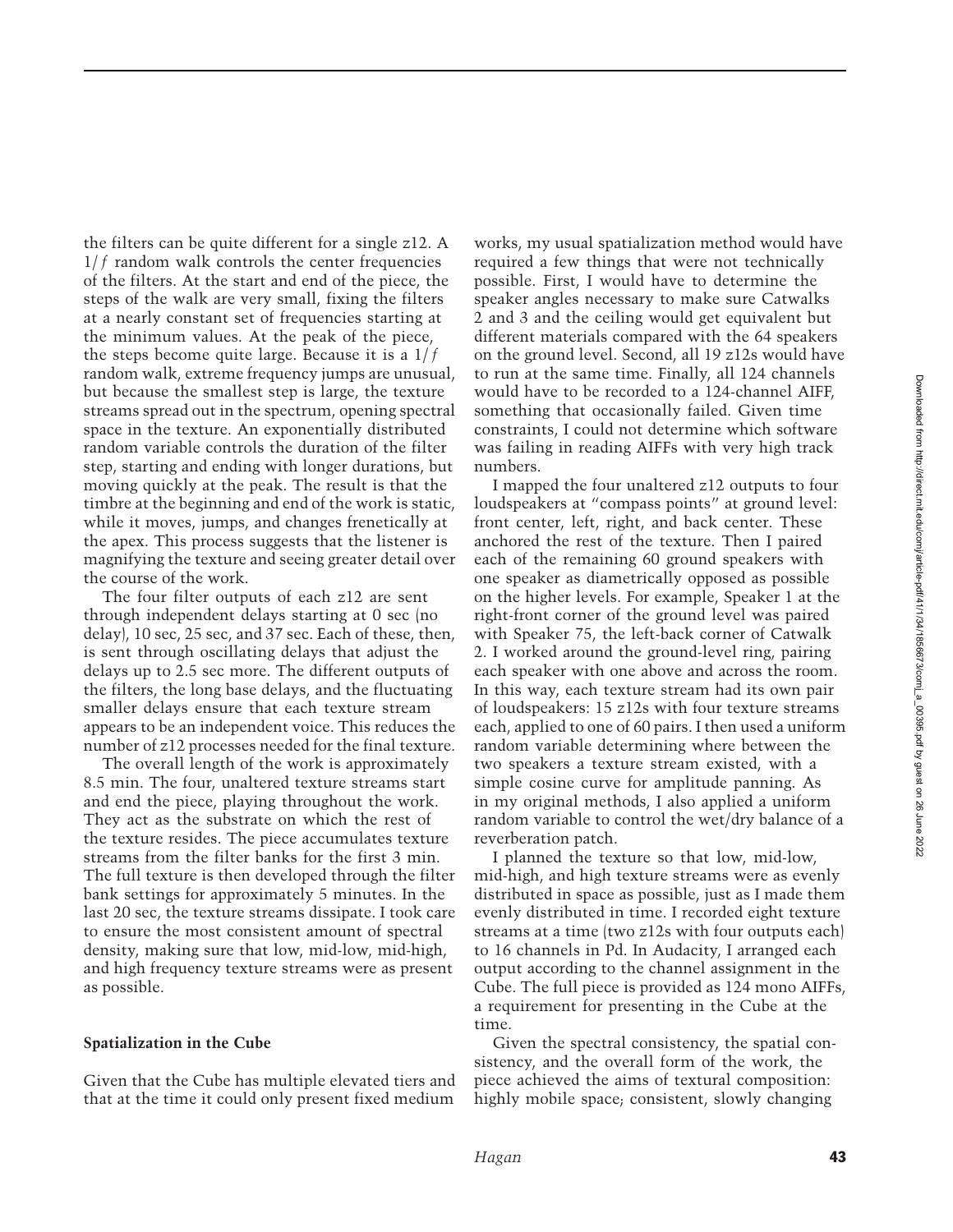metaobject; and overall surround without a frontfacing orientation. The high number of speakers makes the work clear and open. Surprisingly, the piece feels less dense but more extensive than in smaller arrays. For auditioning purposes, the 124 channels were mapped to the nearest, congruent speakers in SpADE, set to 28 speakers at the time, and the piece was closer and less penetrable. There is significantly less masking when texture streams have their own channels. This suggests that textural composition requires further thought when mapping from smaller HDLAs to larger HDLAs. In the same way that the portable eight-channel version of *Cubic Zirconia* uses considerably fewer texture streams, other HDLAs may require a different number of texture streams to maintain the experience of the piece. More investigation must be done to determine the consequences of scaling between different HDLAs for both the creation and experience of textural composition.

## **Conclusion**

Textural composition is concerned with the sound metaobject, an idea derived from acousmatic aesthetics but transformed into real-time practice. It requires a few things to be true. First, the sound must be complex, consisting of many smaller sounds but bound into a whole object. Second, the sound must be large, surrounding the listener and extending beyond the perceivable horizon. Finally, the sound must not favor a perspective, and it must not have a frontal orientation.

The spatialization of the metaobject, therefore, must be fully encompassing. It must be quickly mobile but must not gel into coherent trajectories of its internal parts. Additionally, there needs to be an average consistency to the spatialization in all directions. This leads to a practice that balances between point-source spatialization techniques and mimetic aesthetics. My spatialization algorithm allows for many texture streams, which make up a single texture, to be spatialized independently, statistically equal, and in all directions. This method is scalable to any number of speakers with minor patching changes. This algorithm does not account

for elevated speakers, however. I devised a solution to this problem by providing false speaker locations that cause the sounds to move vertically as well as horizontally.

In composing for the Cube, I faced additional constraints. First, the piece had to be fixed. Second, there were three tiers of elevated speakers, including an array on the ceiling. I had to adjust my real-time procedures to survive in a fixed form. This allowed for other advantages, however—namely, processing capacity. Likewise, spatialization could not be done in real time, and my schemes for elevated speakers, i.e., false speaker locations, failed. Therefore, I had to more carefully conceive of spatialization that borrowed from point-source and mimetic procedures.

My methods of working in textural composition resulted in fairly equivalent impressions in 4- to 32-channel arrays. Nevertheless, the piece for 124 channels is drastically different when reduced to smaller HDLAs. This suggests that, although the spatialization may be scalable, material differences are also necessary when moving between significantly different speaker numbers. This is clearly obvious in other compositional practice, but not necessarily so in textural composition.

Further work in the Cube or similar places, as well as auditioning in SpADE (a smaller HDLA), could lead to basic compositional practices that would ensure a more consistent experience of material, even if spatialization were enhanced by greater speaker arrays. As more HDLA environments become available, additional work will be possible in different spaces.

#### **References**

- Austin, L. 2000. "Sound Diffusion in Composition and Performance: An Interview with Denis Smalley." *Computer Music Journal* 24(2):10–21.
- Austin, L. 2001. "Sound Diffusion in Composition and Performance Practice II: An Interview with Ambrose Field." *Computer Music Journal* 25(4):21–30.
- Barrett, N. 2002. "Spatio-Musical Composition Strategies." *Organised Sound* 7(3):313–323.
- Burns, C. 2006. "Compositional Strategies for Point-Source Spatialization." *eContact! 8.3*. Available online